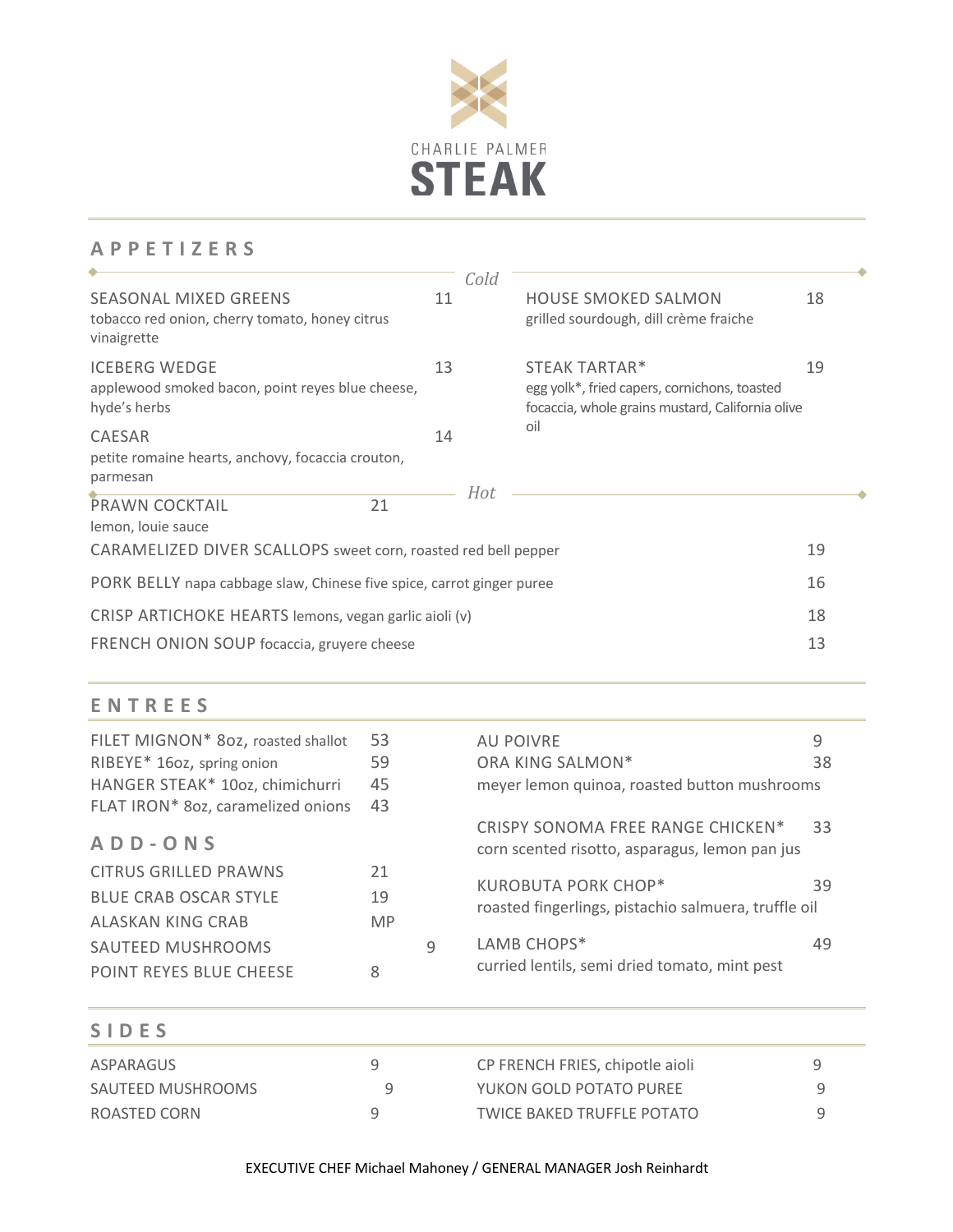

"CONSUMING RAW OR UNDERCOOKED MEAT, POULTRY, SEAFOOD, SHELLFISH EGGS OR UNPASTEURIZED MILK MAY INCREASE YOUR RISK OF FOODBORNE ILLNESS"

## **WINES BY THE GLASS**

For our full wine list, please ask you server for a sanitized copy.

| Moscato, Tintero, Moscato d'Asti, Piedmont, Italy                               |    |
|---------------------------------------------------------------------------------|----|
| Sparkling Wine, Charlie Palmer, "Aureole Cuvee" by Iron Horse Vineyards, Sonoma |    |
|                                                                                 |    |
| WHITE                                                                           |    |
| Pinot Grigio, Famiglia Cielo dal 1908, Delle Venezie, Italy                     | 12 |
| Riesling, Trefethen, "Dry Riesling", Oak Knoll, CA                              | 15 |
| Gewürztraminer, Hyland Estates, Willamette Valley, OR                           | 11 |
| Sauvignon Blanc, Cade by PlumpJack, Napa Valley, CA                             | 16 |

| Chardonnay, Frank Family, Carneros, CA           |  |
|--------------------------------------------------|--|
| Chardonnay, Roland Laventureaux, Chablis, France |  |

## **RED**

| Pinot Noir, Higher Ground, Central Coast, CA                           | 12 |
|------------------------------------------------------------------------|----|
| Pinot Noir, Hahn SLH, Santa Lucia Highlands, CA                        | 14 |
| Sangiovese Blend, Villa Antinori, Toscana IGT                          | 17 |
| Merlot, Charles Krug, Napa Valley, CA                                  | 13 |
| Malbec, Mi Terruño "Reserve", Mendoza, Argentina                       | 13 |
| Zinfandel, Easton, Amador County, CA                                   | 14 |
| Tempranillo, Torres, "Celeste", Ribera Del Duero, Spain                | 14 |
| Cabernet Sauvignon, Justin Winery, Paso Robles, CA                     | 17 |
| Cabernet Blend, Whitehall Lane, "Tre Leoni", Meritage, Napa Valley, CA | 16 |
| Syrah, L'Ecole No. 41, Seven Hills, Walla Walla, WA                    | 22 |

## CLASSIC OLD FASHIONED 18

Woodford Reserve Bourbon / Demerara / Bitters

*Profile: Classic Cocktail-Cinnamon, Subtle Spice, Bourbon Forward*